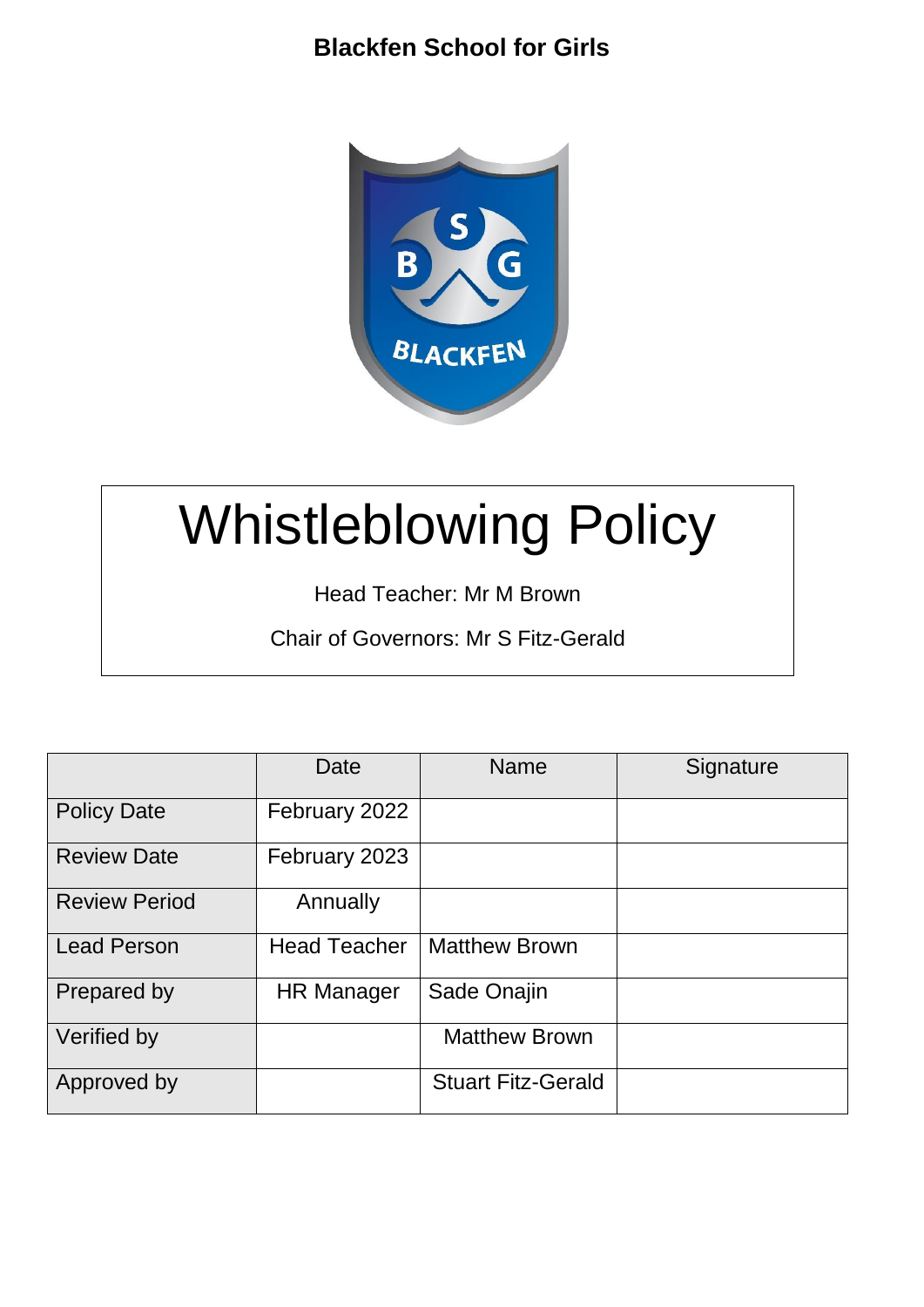# **1. Introduction**

- 1.1 Employees are well positioned to know when something wrong is taking place within the school which is a cause for concern. However, they may not express their concerns because they feel that speaking up would be disloyal to their colleagues or to the School. They may also fear harassment or victimisation. In these circumstances, they may find it easier to ignore their concern rather than report the matter with a view to remedying the situation. This Policy provides a framework for all employees to raise their concerns 'in-house' and in good faith without fear of victimisation, subsequent discrimination or disadvantage.
- 1.2 The School is committed to the highest possible standards of openness, probity and accountability. In line with that commitment the School encourages employees and others with serious concerns about any aspect of the School's work to come forward and voice those concerns. The School recognises that certain cases will have to proceed on a confidential basis so that the position of the 'whistle-blower' can be protected. This Policy is intended to encourage and enable people to raise serious concerns within the School rather than overlooking a problem or "blowing the whistle" outside.
- 1.3 This Policy has been the subject of consultation with the relevant trade unions and has their support.

# **2. Aims of this Policy**

This Policy aims to:

- encourage employees to feel confident in raising concerns and to question and act upon their concerns;
- provide avenues for employees to raise these concerns and receive feedback on any action taken;
- allow employees to take the matter further if they are dissatisfied with the School's response; and
- reassure employees that they will be protected from reprisals or victimisation for whistleblowing in good faith in accordance with this procedure.

# **3. Application and Scope**

- 3.1 This Policy applies to all employees and those contractors working for the School. Employees include staff working for the School on a temporary basis, casual or sessional workers and trainees. It also covers agency workers and suppliers and those providing services under a contract with the School in their own premises.
- 3.2 This Policy is in addition to and distinct from the School's Complaints Procedure that provides a facility to those not employed by the School (e.g. students, parents or carers, suppliers and members of public) to raise any concern.
- 3.3 This Policy is not intended to cover concerns that can be progressed under existing Human Resources procedures. There are existing procedures in place to enable employees to lodge a grievance relating to their own employment. Where employees' concerns relate to their own employment, either in terms of the treatment afforded to them or their terms and conditions of employment these should normally be raised through the Employee Resolution Procedures (formerly Grievance and Fair Treatment at Work Procedures).
- 3.4 All acts of whistleblowing can be raised under this policy and employees shall have the full protection of the policy. However, where the matter for investigation is covered by separate procedures (e.g. Safeguarding) these will be applied as appropriate.
- 3.5 This Policy is intended to cover reasonably serious concerns that may fall outside the scope of other procedures, and include the following:
	- Failure to comply with a legal obligation to which a person is subject (this may include breaches of statutory codes of practice);
	- Conduct which is an offence or a breach of the law: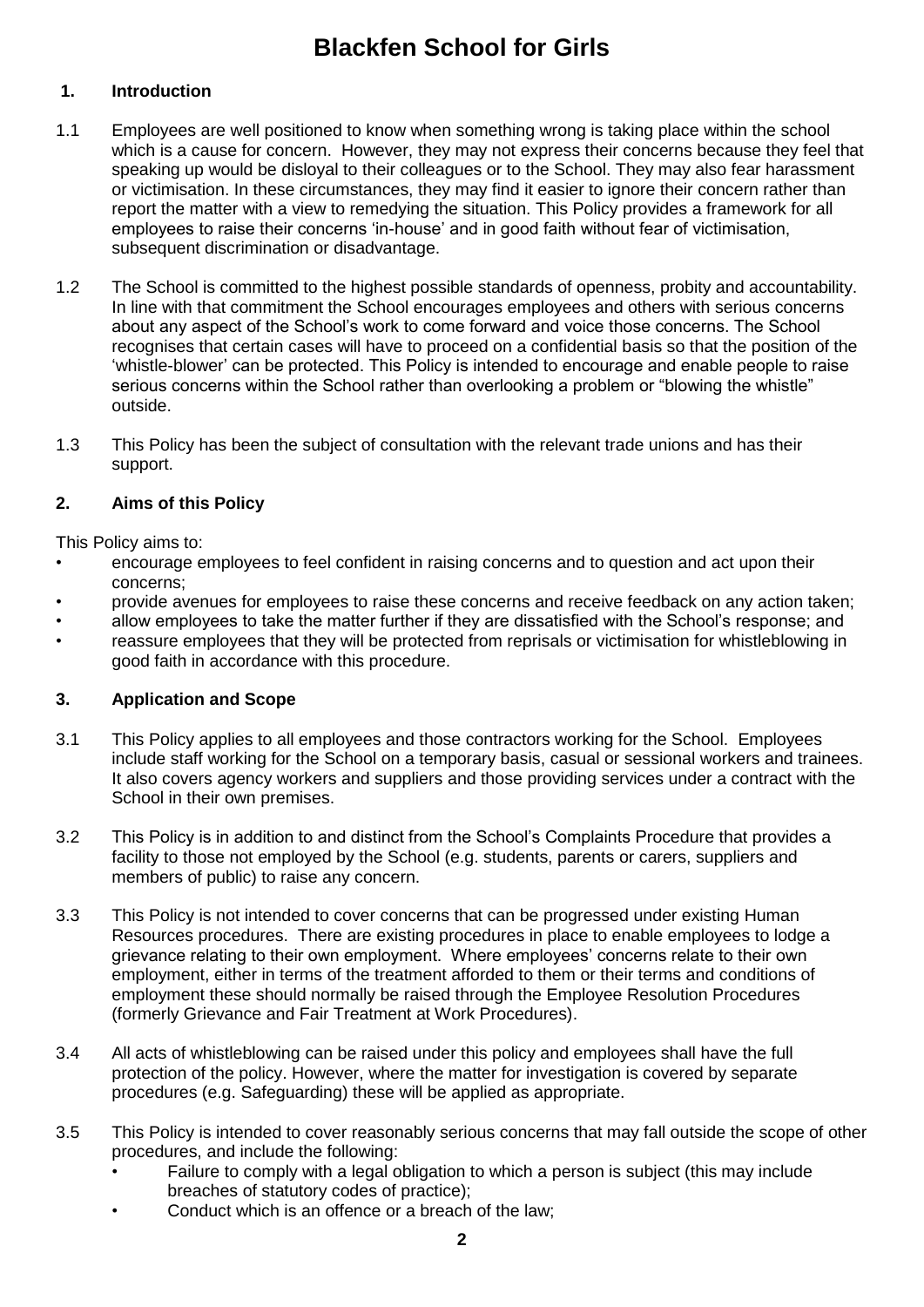- Conduct that is contrary to the School's Policies (this may include conduct that falls below established standards or practice);
- Disclosures relating to possible miscarriages of justice;
- Conduct that endangers the health and safety of other employees and/or members of the public. (This would include abuse - whether physical, verbal or sexual - or ill treatment of any student, parent or carer, supplier or member of the public);
- Conduct that involves damage to the environment;
- The unauthorised use of public funds.
- 3.6 The above does not represent an exhaustive list of areas covered by this Policy. Any serious concerns that employees may have about any aspect of service provision or the conduct of Members of staff, governors or others acting on behalf of the school can be reported under this Policy.

## **4. Safeguards against harassment or victimisation**

- 4.1 The School is committed to good practice and high standards and wants to be supportive of all its employees.
- 4.2 The School recognises that the decision to report a concern can be a difficult one to make, not least because of the fear of reprisal from those responsible for the matter that gives rise to the concern. If concerns are raised in good faith, there will be nothing to fear because employees will be doing their duty to the employer and to those for whom they are providing a service.
- 4.3 Whistleblowers raising matters of concern internally are protected from harassment, victimisation, disciplinary action or dismissal or any other disadvantage at work (even if their disclosure of any wrongdoing or malpractice is not substantiated after investigation), provided they raise/disclose issues in good faith.
- 4.4 The school will not tolerate harassment or victimisation and will take such action as is necessary to protect employees when they raise concerns in good faith under this Policy.

# **5. Confidentiality**

- 5.1 The School will use its best endeavours to protect an employee's identity when he/she raises a concern and does not want his/her identity disclosed.
- 5.2 If whistleblowers are required to give evidence in criminal or disciplinary proceedings, the School will arrange for them to receive advice and support.

### **6. Anonymous allegations**

- 6.1 This Policy encourages employees to put their names to any allegation. A concern expressed anonymously is much less powerful and it is often difficult to gather sufficient evidence and check its reliability. It is perhaps more likely those malicious allegations will be made anonymously. It is possible to keep one's identity confidential without being anonymous.
- 6.2 Anonymous allegations, however, may be considered at the discretion of the School and the Head Teacher. In exercising the discretion, the School will take account all relevant factors which will include:
	- The seriousness of the issues raised;
	- The credibility of the concern; and
	- The likelihood of confirming the allegation from other attributable sources.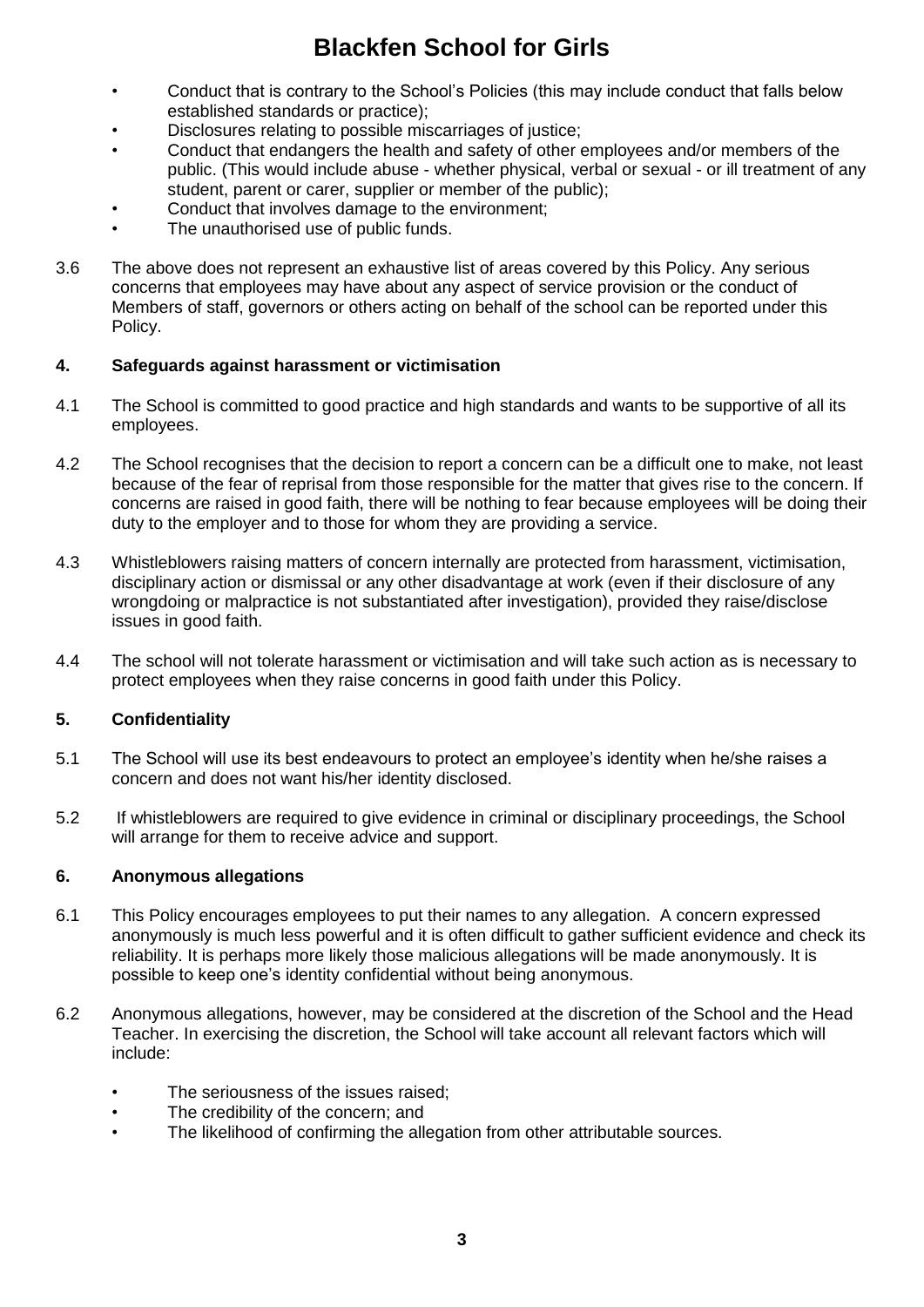### *6.2a if the anonymous allegation is about the Head Teacher the allegation will be considered at the discretion of the Chair of Governors.*

### **7. Rights and Responsibilities of Employees**

- 7.1 All employees are required to report any issue of concern regarding the provision of services or management of those services. In the majority of cases, this will be done through the usual line management channels.
- 7.2 Employees are expected to report concerns as soon they arise and to avoid any unnecessary delay in doing so.
- 7.3 Other than raising concerns in good faith, employees are not required to 'prove' the truth of any allegation. However, a complainant will need to demonstrate that there are reasonable grounds for the concern, and will be expected to co-operate with any investigation that takes place.
- 7.4 When any meeting or interview is arranged, employees may, if they so wish be accompanied by a trade union official or a workplace colleague.

### **8. How to raise concerns**

8.1 As a first step, employees should normally raise concerns with their immediate line manager. This depends, however, on the seriousness and sensitivity of the issues involved and who is thought to be involved in the alleged wrongdoing or malpractice. For example, if the employee believes that the manager or senior for his/her area of work is involved in the matter he/she intends to raise, or he/she believes that the matter may not be dealt with properly, the concern may be raised directly with the Head Teacher.

#### *8.1a if the matter is about the Head Teacher the concern should be raised with the Chair of Governors via The Clerk to Governors.*

- 8.2 Preferably concerns should be raised in writing without undue delay setting out the background and history of the concern, giving names, dates and places where possible, and the reason for the employee's particular concern. If an employee feels that he/she is not able to raise the concern in writing at this point, he/she may personally raise the matter with their line manager. However, at some stage the concern will need to be put in writing although this may be done through his/her representative.
- 8.3 Employees can obtain advice and guidance on how matters of concern may be pursued from:
	- The HR Manager;
	- The Head Teacher; or
	- The Chair of Governors.

### **9. How the School will respond**

- 9.1 Within ten working days of a concern being received, the School will write to the employee:
	- acknowledging that the concern has been received:
	- indicating how it proposes to deal with the matter:
	- giving an estimate of how long it will take to provide a final response;
	- telling the employee whether any initial enquiries have been made, and
	- telling the employee whether further investigations will take place, and if not, why not.
- 9.2 Employees will also be provided with details of support available which will include access to counselling facilities. Depending on the nature of the concern, costs associated with counselling may be met by the School.
- 9.3 The action taken by the School will depend on the nature of the concern. The matters raised may: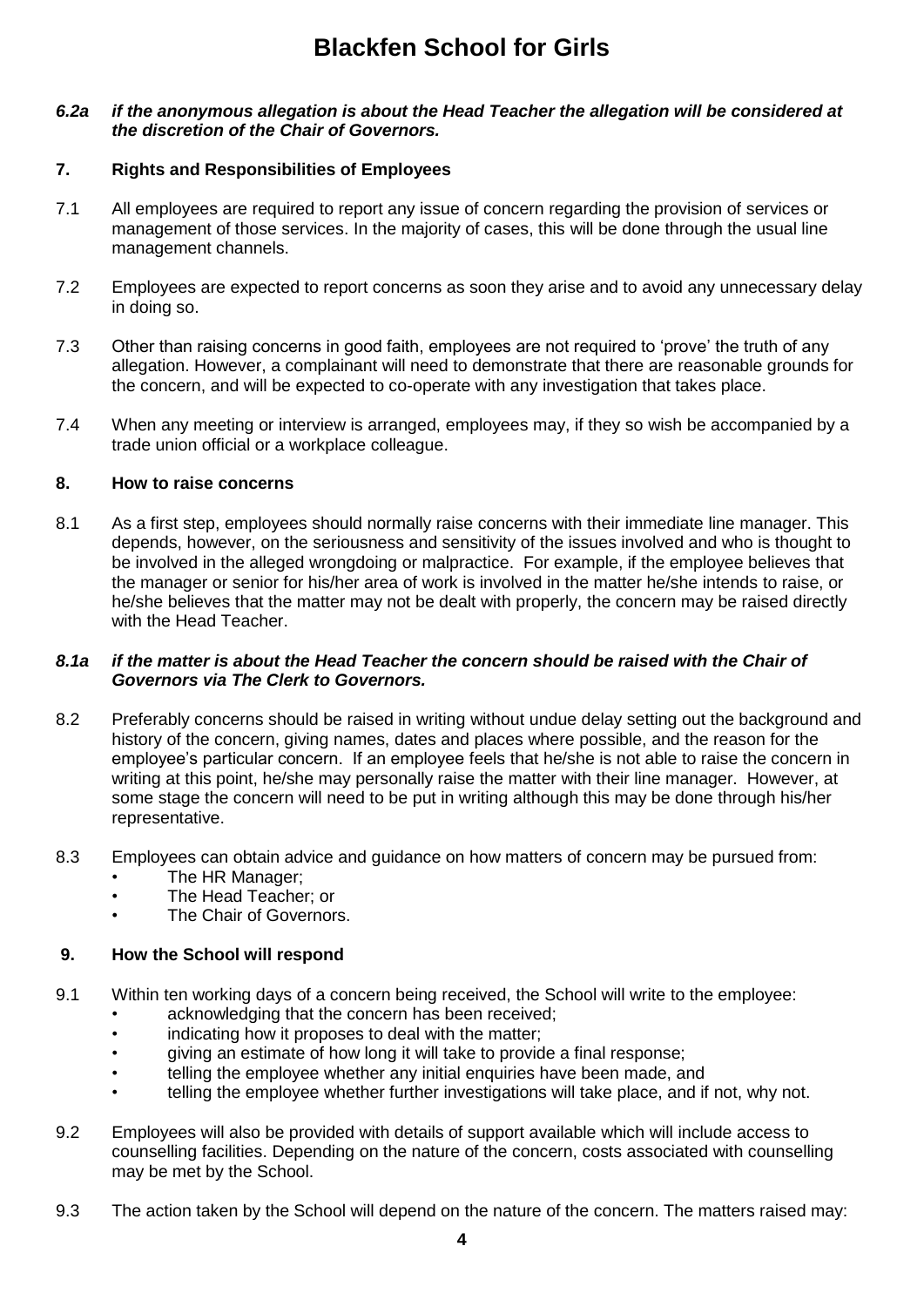- be investigated internally;
- be referred to the Governing Body;
- be referred to the Police: or
- be referred to the external auditor.
- 9.4 In order to protect individuals and those accused of possible wrongdoing or malpractice, initial enquiries will be made by the relevant member of the Senior Leadership Team (SLT) to decide whether an investigation is appropriate and, if so, what form it should take. Concerns or allegations which fall within the scope of any other specific procedures (for example, child protection or discrimination issues) will normally be referred for consideration under those procedures. The overriding principle which the School will have in mind is the public interest.

### *9.4a If the matter is about the Head Teacher initial enquires should be made by the Chair of Governors or a nominated Governor.*

- 9.5 Some concerns may be resolved by agreed action without the need for formal investigation. If urgent action is required, this will be taken before any investigation is conducted.
- 9.6 The amount of contact between the members of the SLT considering the issues and the complainant employee will depend on the nature of the matters raised, the potential difficulties involved and the clarity of the information provided.
- 9.7 The School will take steps to minimise any difficulties which employees may experience as a result of raising a concern. For instance, if it becomes necessary to give evidence in criminal or disciplinary proceedings, the School will provide the necessary advice about the procedure and give whatever practical support that is possible.
- 9.8 The School accepts that employees need to be assured that the matter has been properly addressed and will ensure this happens.
- 9.9 Subject to legal constraints, employees will normally receive feedback about the outcomes of any investigations.

### *9.10 If the matter is about the Head Teacher the Chair of Governors will be responsible for monitoring the outcome of the issues raised through this Policy.*

9.11 The Head Teacher, in conjunction with the member of the SLT who has responsibility for the relevant faculty or area or concern, will be responsible for monitoring the outcome of the issues raised through this Policy.

# **10. Taking the concerns externally**

- 10.1 This Policy is intended to provide employees with an avenue to raise concerns within the School. The School hopes that employees will be satisfied with any action taken under this Policy.
- 10.2 There may be circumstances where an employee considers that he/she needs to raise the matter externally. This may be because, for example, the need to involve the appropriate external regulatory body or the employee considers that the matter has not been properly addressed, or that an employee reasonably believes that the matter will be covered up.
- 10.3 If employees feel it is right to take the matter beyond the Head Teacher or SLT, the following are possible contact points:
	- The Chair of Governors;
	- the external auditor:
	- employee's relevant professional bodies or regulatory organisation;
	- employee's trade union:
	- employee's solicitor:
	- the Police;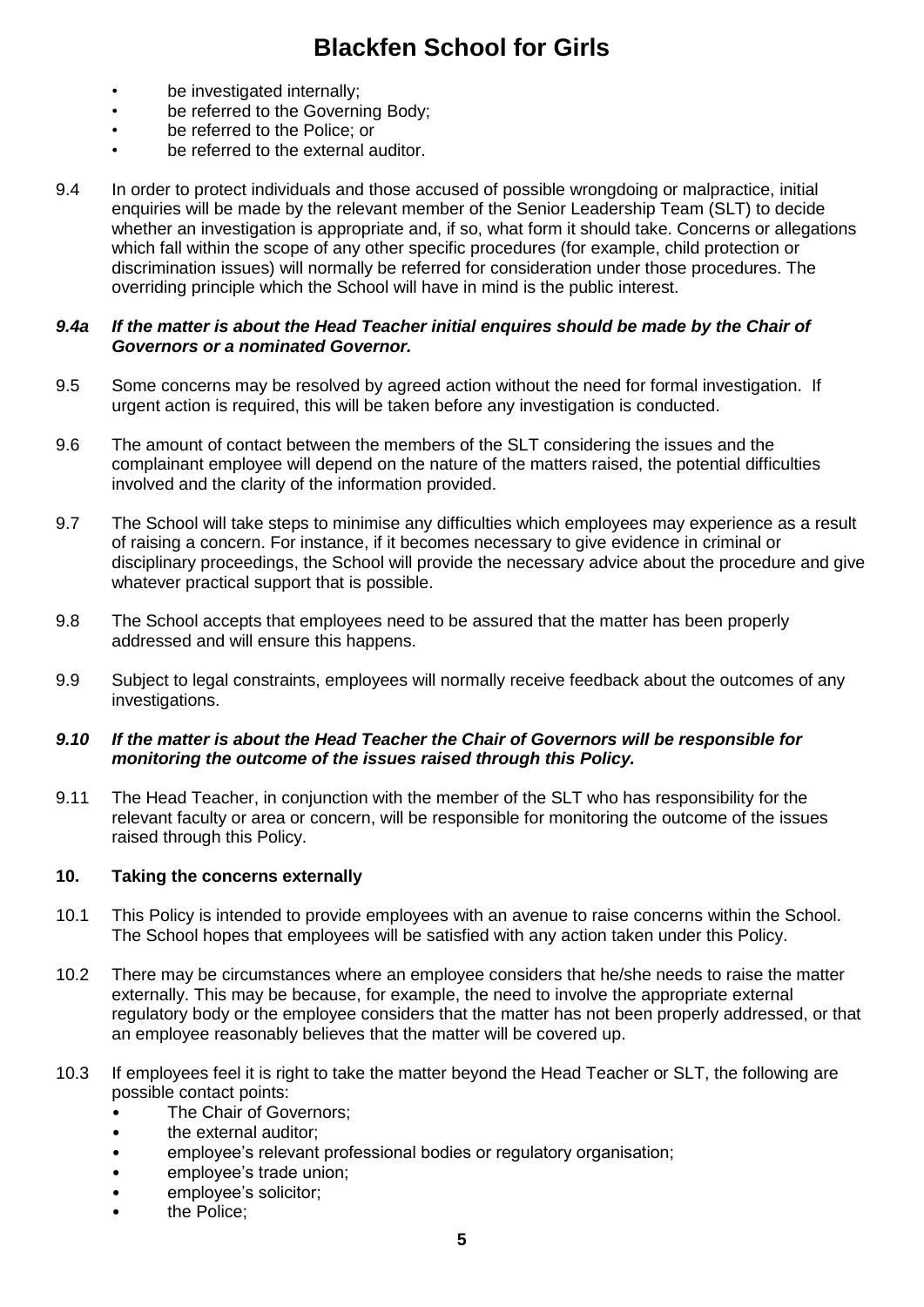- a relevant voluntary organisation; or
- Public Concern at Work
- 10.4 If an employee is unsure whether or how to raise a concern or wants confidential advice, contact can be made with the independent charity Public Concern at Work on 020 7404 6609 or at [helpline@pcaw.co.uk.](mailto:helpline@pcaw.co.uk)
- 10.5 Their lawyers can provide free confidential advice on how to raise a concern about serious malpractice at work.
- 10.6 In circumstances where an employee decides to raise the matter externally, he/she will only be protected under this procedure, and under employment law, where the disclosure is made in accordance with the Public Interest Disclosure Act 1998. This means that the disclosure must fall under one of the categories listed in paragraph 3.5 above and must be made in one of the following ways:
	- a) in the course of obtaining legal advice;
	- b) to a prescribed regulatory body (listed in the Appendix) provided the disclosure is made in good faith and the employee reasonably believes the prescribed body is responsible for the matter of concern and that the information and allegation/s are substantially true;
	- c) to other third parties (including the media) where the employee makes the disclosure: in good faith, with reasonable belief that the information and allegations are substantially true, and
		- does not make the disclosure for personal gain, and
		- has already raised the matter with the School, Governing Body or prescribed regulator, unless the employee reasonably believe that he/she will suffer a detriment, or there is no prescribed regulator and he/she reasonably believes that evidence will be concealed or destroyed if he/she makes the initial disclosure to the School, and
		- in all of the circumstances it is reasonable to make the disclosure
	- d) the disclosure is of an exceptionally serious nature and the Whistleblower makes the disclosure:
		- in good faith, with reasonable belief that the information and allegations are substantially true, and
		- does not make the disclosure for personal gain, and
		- **i** in all of the circumstances it is reasonable to make the disclosure.

# **11. The Officer Responsible**

The Head Teacher has overall responsibility for the maintenance and operation of this Policy. A record of all concerns raised and the outcomes will be maintained. The Head Teacher will report as necessary on the operation of the Policy, but not on individual cases, to the Governing Body's Staffing Committee.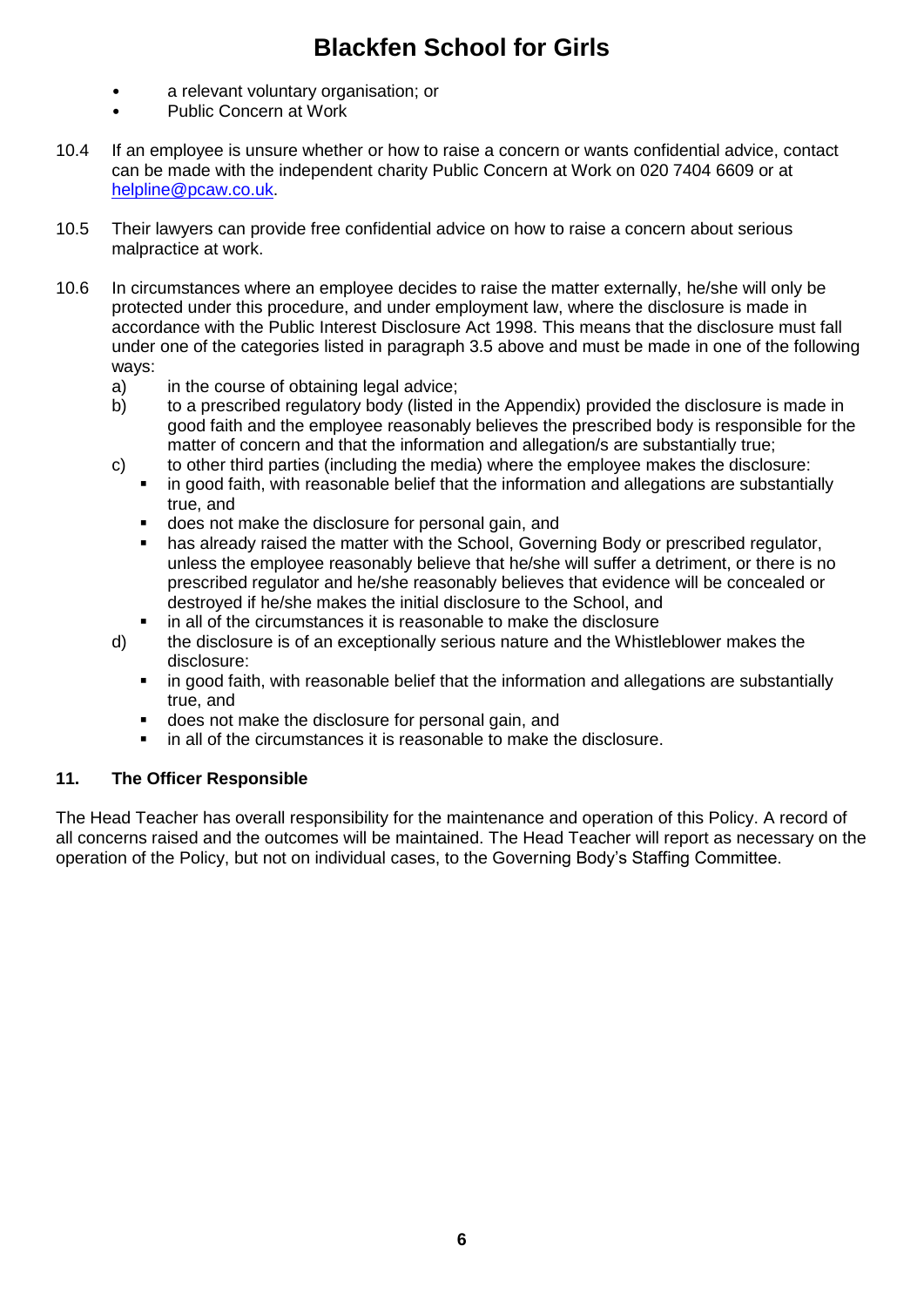# **APPENDIX**

LIST OF REGULATORY BODIES

### **Public Concern at Work**

Charity giving individuals confidential advice on airing concerns at work

Contact: Public Concern at Work 3rd Floor, Bank Chambers, 6 - 10 Borough High Street, London SE1 9QQ Tel: 020 7404 6609

## **The Audit Commission for England and Wales**

*For the proper conduct of public business, value for money, fraud and corruption in local government and health service bodies.*

Contact: The Audit Commission 1st Floor, Millbank Tower Millbank London SW1P 4HQ Tel: 0844 7981212

## **Her Majesty's Revenue & Customs**

*For Income tax, corporation tax, capital gains tax, petroleum revenue tax, inheritance tax, stamp duties, national insurance contributions, statutory maternity pay, statutory sick pay, tax credits, child benefits, collection of student loans and the enforcement of the national minimum wage.*

**Contact** New Kings Beam House 22 Upper Ground London SE1 9PJ Tel: 020 8836 9600

### **Comptroller and Auditor General of the National Audit Office**

*For the proper conduct of public business, value for money, fraud and corruption in relation to the provision of centrally funded public services.*

Contact: The Comptroller and Auditor General National Audit Office 157-197 Buckingham Palace Road Victoria London SW1W 9SP Tel: 020 7798 7999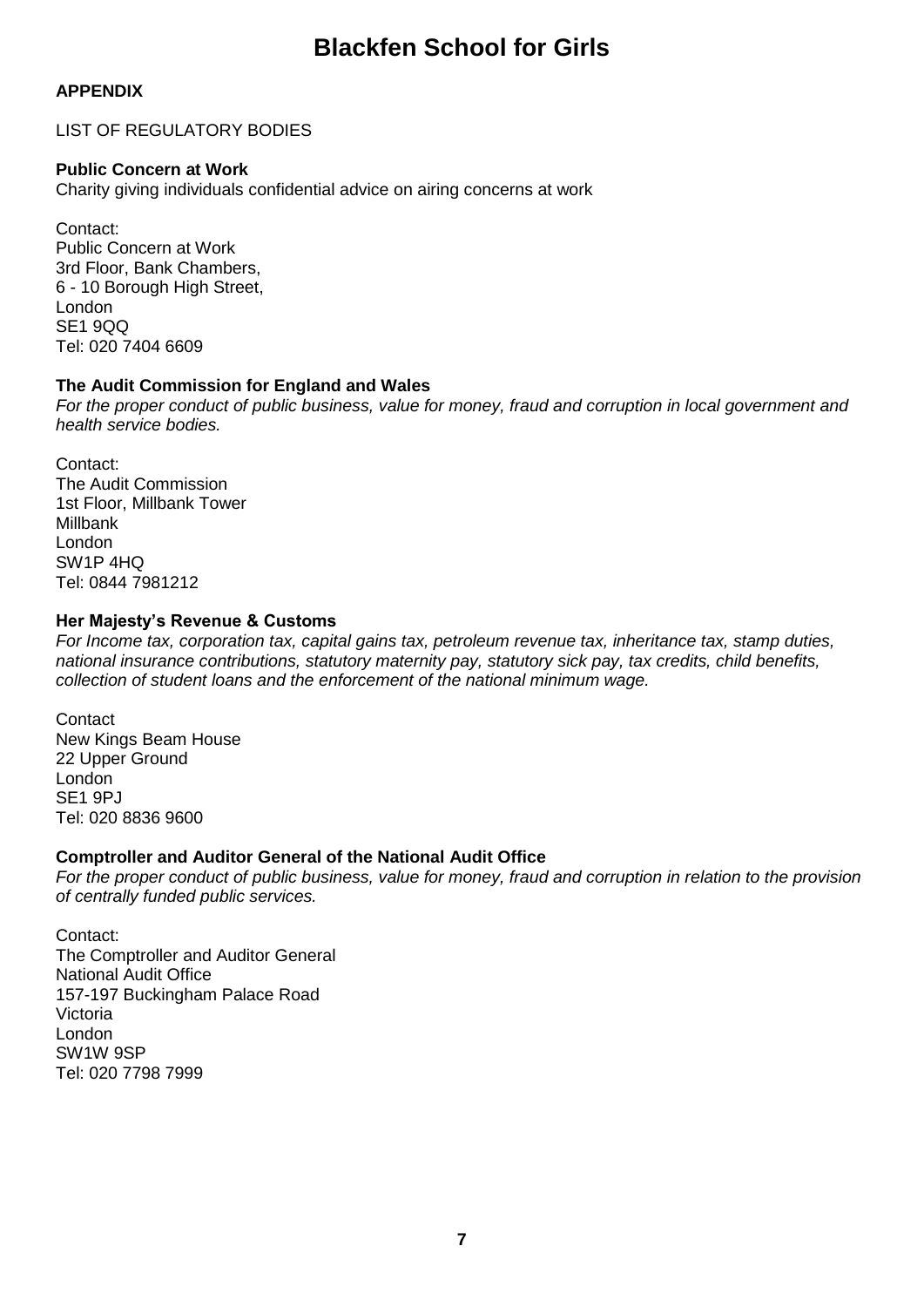### **The Director of the Serious Fraud Office**

*For serious or complex fraud*

Contact: The Director of the Serious Fraud Office Elm House 10-16 Elm Street London WC1X 0BJ Tel: 020 7239 7272

### **The Environment Agency**

*For acts or omissions which have an actual or potential effect on the environment of the management or regulation of the environment*

Contact: National Customer Contact Centre PO BOX 544 Rotherham S60 1BY Tel: 0800 807060

## **Food Standards Agency**

*For matters which may affect the health of any member of the public in relation to the consumption of food and other matters concerning the protection of the interests of consumers in relation to food.*

Contact: Personnel and Establishments Division Food Standard Agency Room 111C Aviation House 125 Kingsway London WC2B 6NH Tel: 020 7276 8120

### **Health and Safety Executive**

*For matters which may affect the health and safety of any individual at work; matters which may affect the health and safety of any member of the public arising out of, or in connection with, the activities of persons at work.*

Contact: Health and Safety Executive Information Centre Broad Lane Sheffield S3 7HQ Tel: 0541 545500